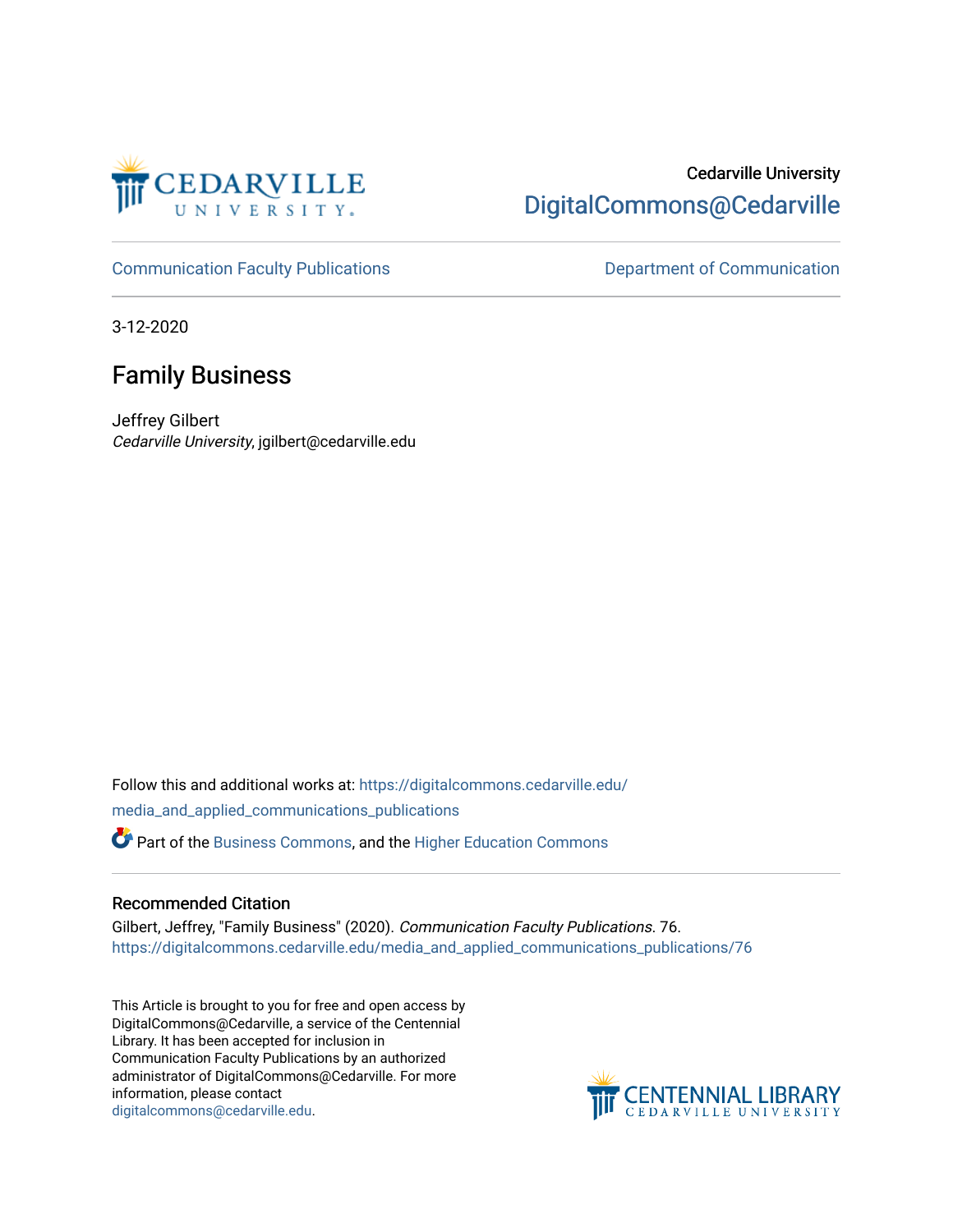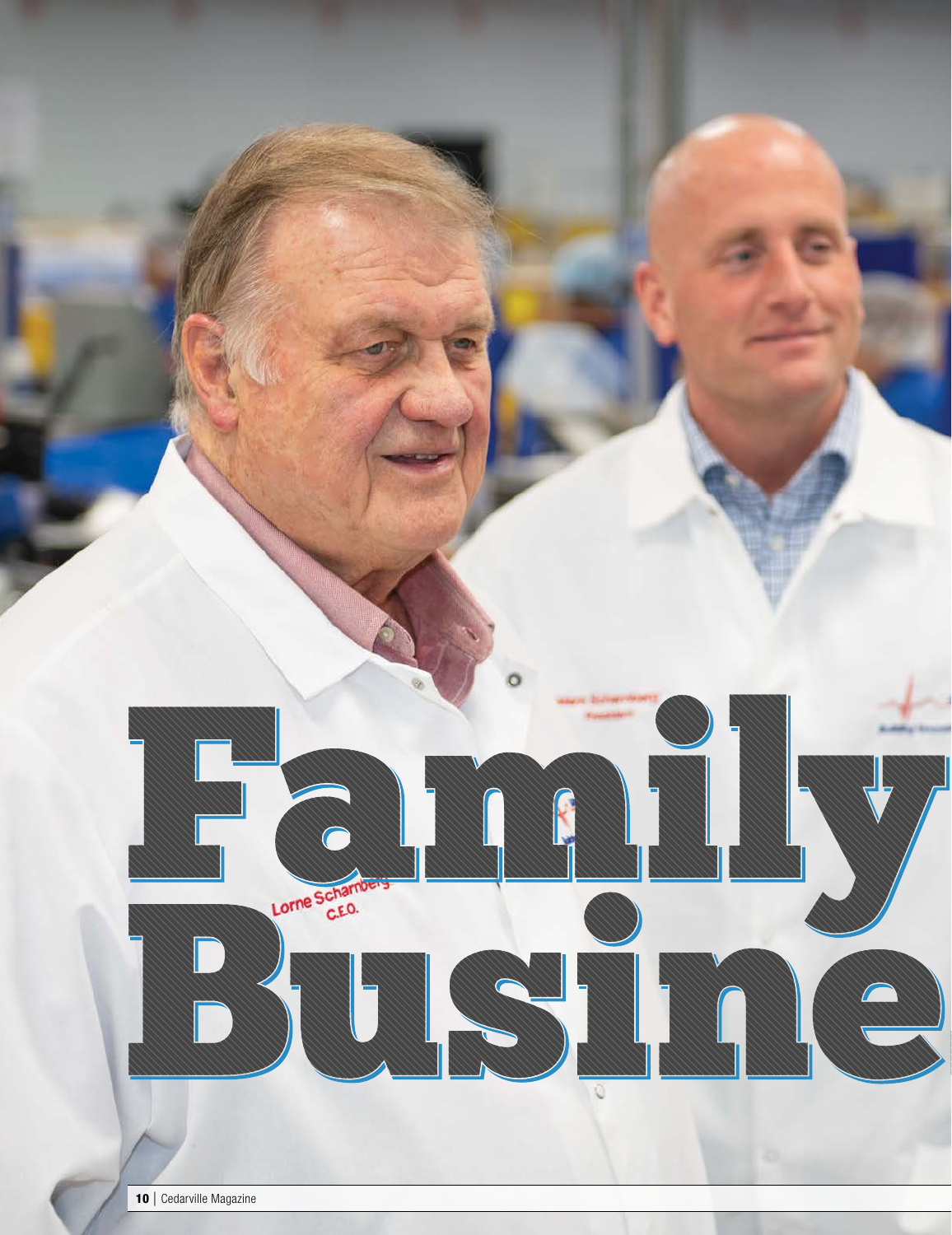

# Lorne Scharnberg

boarded a plane for Texas and settled into the comfort of first class. His destination was a new job as President of a corporate subsidiary. The move from Minneapolis was not a popular choice at home, but to reach this executive level at age 32 was big. "I knew the significance of taking that job," he said.

What Lorne didn't know was the significance of being on that particular flight and just how uncomfortable it would be. That is until he saw a 50-something woman dressed in a business suit walk past him. "I knew instantly she was going to sit beside me, and I knew she was going to witness to me," he said. "Nobody had to tell me."

Just before the plane began to taxi, the woman reappeared from the back of the plane and sat next to him. He opened his briefcase and attempted to look busy. It didn't work.

"I just have to interrupt you," she said, grabbing Lorne's arm. "I've really been led to speak to you about something."

This was not in Lorne's plans. He had a dream job, and he didn't want the distraction. Besides, he had heard the Gospel explained many times growing up under the roof of a Pentecostal minister. "I prayed to get saved a couple times, but I never got saved because I didn't ask for the free gift of salvation," he said. "What I did was I promised God I'd never sin again. You don't get saved doing that."

Lorne knew he wasn't saved, but job security was enough for him. So when she told him God had a perfect plan for his life, he responded, "I just became President of a subsidiary. It doesn't get any better than that."

She grabbed his arm and said, "I am so happy for you. But God's got a perfect plan. As good as what you've got, it's even better," she said.

"I can't visualize that," Lorne said.

"It'll get better," she said.

The woman couldn't have known Lorne would build two successful contract manufacturing companies; serve as a trustee at Cedarville University; give generously of his time, treasure, and talents; and have the new School of Business Administration building named in his honor. But God's plans were already in motion.

A few days after his unplanned meeting at 35,000 feet, Lorne's wife, Kathi; young son, Mark; and his mother-in-law BY JEFF GILBERT '87 (who was just there to help with the move) arrived at their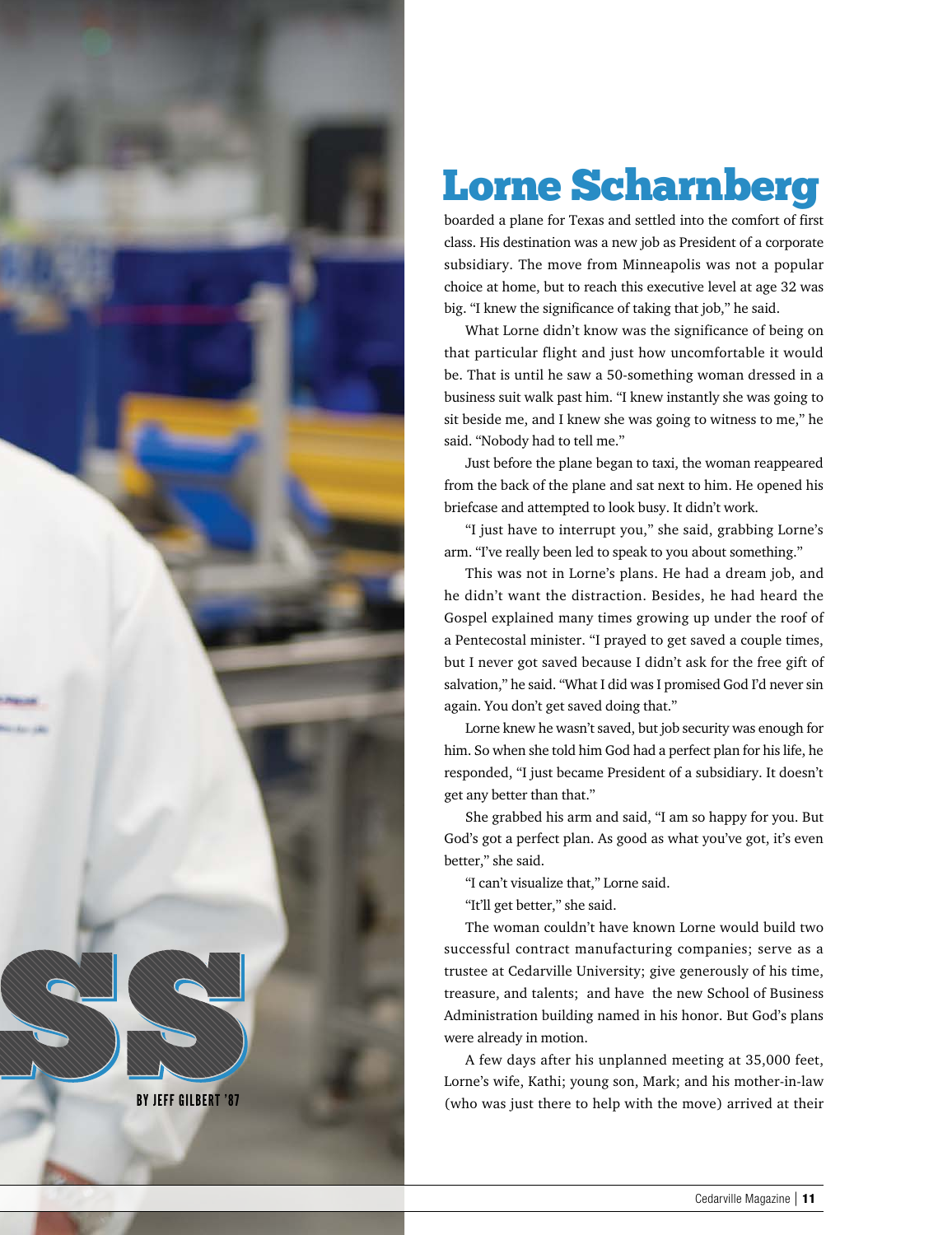new home in Lake Jackson, Texas. Lorne's career plans were coming together, but the conviction of the Holy Spirit was intensifying. It boiled over a month later while he was cutting grass in the Texas heat.

"The conviction got so bad I had to come into the house," he said. "I knelt down in the formal dining room and said, 'I can't live like this.' I went through all the instructions I could remember about how you became a Christian and accepted the free gift of salvation."

When he told Kathi and her mom, the women cried with joy. Kathi, unbeknownst to Lorne, made a profession of faith as a high school senior at a Billy Graham Crusade at Fenway Park. Around the time of the move to Texas, she decided to finally live out her faith, and she and her mother began praying for Lorne.

"I couldn't believe the reaction," he said.

Lorne felt a peace he didn't recognize. He expected his career to continue its momentum. But his short-term plans didn't fit God's long-term ones, and corporate upheaval resulted in a job loss.

#### UNDERWAY IN IOWA

Des Moines, Iowa, was the next stop. In 1984, Kathi and Lorne started Katecho, the contract manufacturing company he still owns, along with Surmasis Pharmaceuticals. Katecho is a world leader in producing hydrogel and builds innovative parts for medical devices, such as the pads for portable defibrillators. The business got off to a rough start, but Lorne was where he was supposed to be, and the business began to flourish in year two.

Lorne, however, had yet to hear about Cedarville. He believed in Christian education. Mark was growing up in a Christian school, and going to a Christian college was something the whole family desired for him. Cedarville was 600 miles away, but a neighbor was a student, and Mark was invited to join the family for Li'l Sibs Weekend.

Mark chose Cedarville for college and earned a business degree in 1997. Meanwhile, Lorne was asked to consider joining the Board of Trustees. He didn't want to at first. "I'm not a joiner," he said. But his mother-in-law and wife eventually persuaded him.

Lorne joined the Board in 1994, served three terms as Chair, and retired to emeritus status in 2018. He received the school's 14th Medal of Honor in October 2019. As he sat in the chapel audience waiting to go on stage and receive the award, there were other announcements awaiting that had been kept secret from him for two years.

President Thomas White announced that the Scharnberg family had pledged \$10 million toward a new business building. Lorne didn't know Mark — now President of Katecho and majority stockholder — was planning a large gift, and \$10 million was far more than he thought Mark would have agreed to. Then Dr. White announced the building would be named the Lorne C. Scharnberg Business Center.

"I knew I was going to get an award," Lorne said, "but the biggest shock of my life was to hear this."

Lorne didn't plan any of this. He often wondered especially in those last days in Texas and the early ones in Des Moines — what would become of his business career. But he never forgot the words he heard on the plane about God having an even better plan for his life.

"In the back of my mind, I was convinced that maybe before I died what was told me — that because God is God, maybe it will come true," he said.

Becoming a Christian opened Lorne to many ideas he had not considered, especially in giving. Tithing became important to him, and he taught Mark to do the same. But the commitment required to give \$10 million started with a conversation he had one day on campus with fellow Trustee Bill Bolthouse.

Bill told Lorne he had divided his life into three parts. First: He learned his business from his dad. Second: He grew the business. Third: He was giving it all away to the Kingdom.

"That just stuck with me," Lorne said. "I thought to myself, 'That's what I'm going to do.' And that's what I'm doing."

The first big thing Lorne gave away was the business to his son. Lorne still serves as CEO, but Mark is President and runs the business. When Kathi died in 2018, Mark took over the company finances and began to think about how the company could expand its giving.

Mark learned giving from his parents, but it was a teaching series he listened to by Mark Driscoll, Senior and Founding Pastor of Trinity Church in Scottsdale, Arizona,